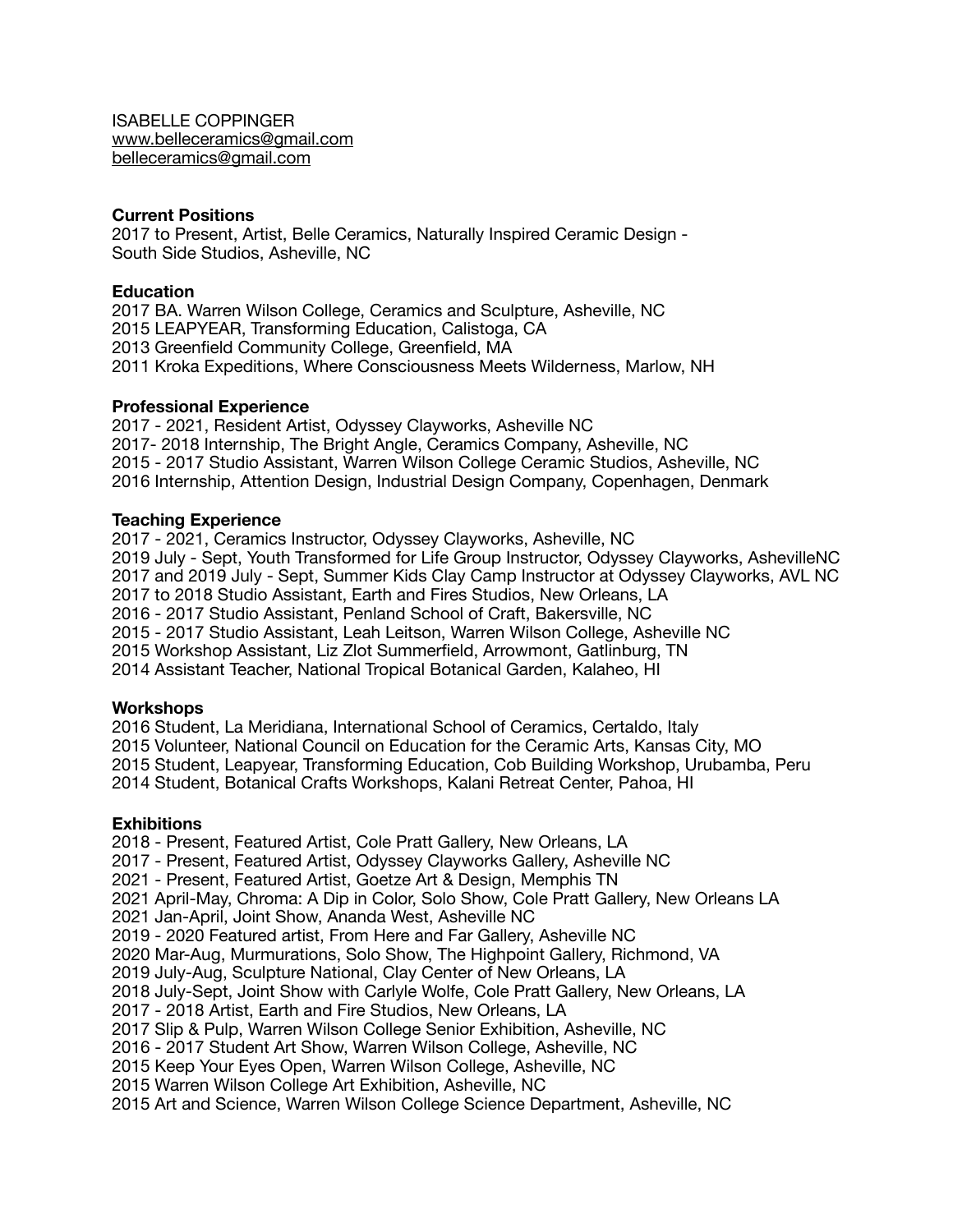## **Awards**

2017 Award in Excellence, Student Art Show, Warren Wilson College, Asheville, NC 2016 Honorable Mention, Student Art Show, Warren Wilson College, Asheville, NC 2012 Gold Key Award, Scholastic Art & Writing Awards, Ceramic Sculpture, New York, NY 2011 Honorable Mention, Scholastic Art & Writing Awards, Painting and Drawing, New York NY

## **Publications**

2021 Amazing Glaze - Recipes and Combinations - by Gabriel Kline 2017 Mica and Micaceous Clay - Undergraduate Research - Auspex Literary and Visual Magazine

## **Private Installations**

"Terra" Senior Show, Huxley. Asheville, NC 2017 "Albuscreta floresco" Leathem. New Orleans, LA 2018 "Crescente arbore 1" Levin. Metairie, LA 2018 "Crescente arbore 2" Spencer. Mississippi 2018 "Terra flos 1,2 & 3" Spencer. New Orleans, LA 2018 "Circularis volu" Lewis. Metairie, LA 2018 "Pluma ramus" Wainer. Seaside, FL 2018 "Terra flos 4,5 & 6" Erhet. New Orleans, LA 2019 "Blue Wave" Legarde. Pass Christian, MS 2019 "Feather" Abernathy. Longview, TX 2019 "Pod 7" Yockey. New Orleans, LA 2019 "Pod 8" Magowan. West Palm Beach, FL 2019 "Plume 1" Berger. Memphis, TN 2019 "Terra floresco" Saums. Ridgeland, MS 2019 "Plume 2" Gay. New Orleans, LA 2019 "Albuscreta floresco 2"New Orleans, LA 2019 "Crescente arbore" New Orleans, LA 2019 "Pluma" Neusetzer. Lafayette, LA 2019 "Pluma" Gay, Nashville TN 2020 "Terra floresco 2"Jackson, MS 2020 "Circum Follium"New Orleans, LA 2020 "Terra flos" Lester. Memphis, TN 2020 "Caeruleum Unda" Sonnier. New Orleans, LA 2020 "Crescente arbore" FL 2020 "Floreo pervigeo" Richmond, VA 2020 "Terra flos" Dimengo. Nashville, TN 2021 "Innuit"Tambor. Asheville, NC 2021 "Pluma" Mann. Metairie, LA 2021 "Pluma crescente" New Orleans, LA 2021 "Under lumen" New Orleans, LA 2021 "Terra flos rosea" New Orleans LA 2021 "Parvis florum" New Orleans LA 2021 "Terra flos" Davilla. Raleigh, NC 2021 "Terra flos caeruleum" New Orleans, LA 2021 "Terra flos imbre" New Orleans, LA 2021 "Ovale" Taravella. New Orleans, LA 2021 "Florets" New Orleans, LA 2021 "Florets" Florida 2021 "Florets circulos" New Orleans, LA 2021 "Viridi unda" New Orleans, LA 2021